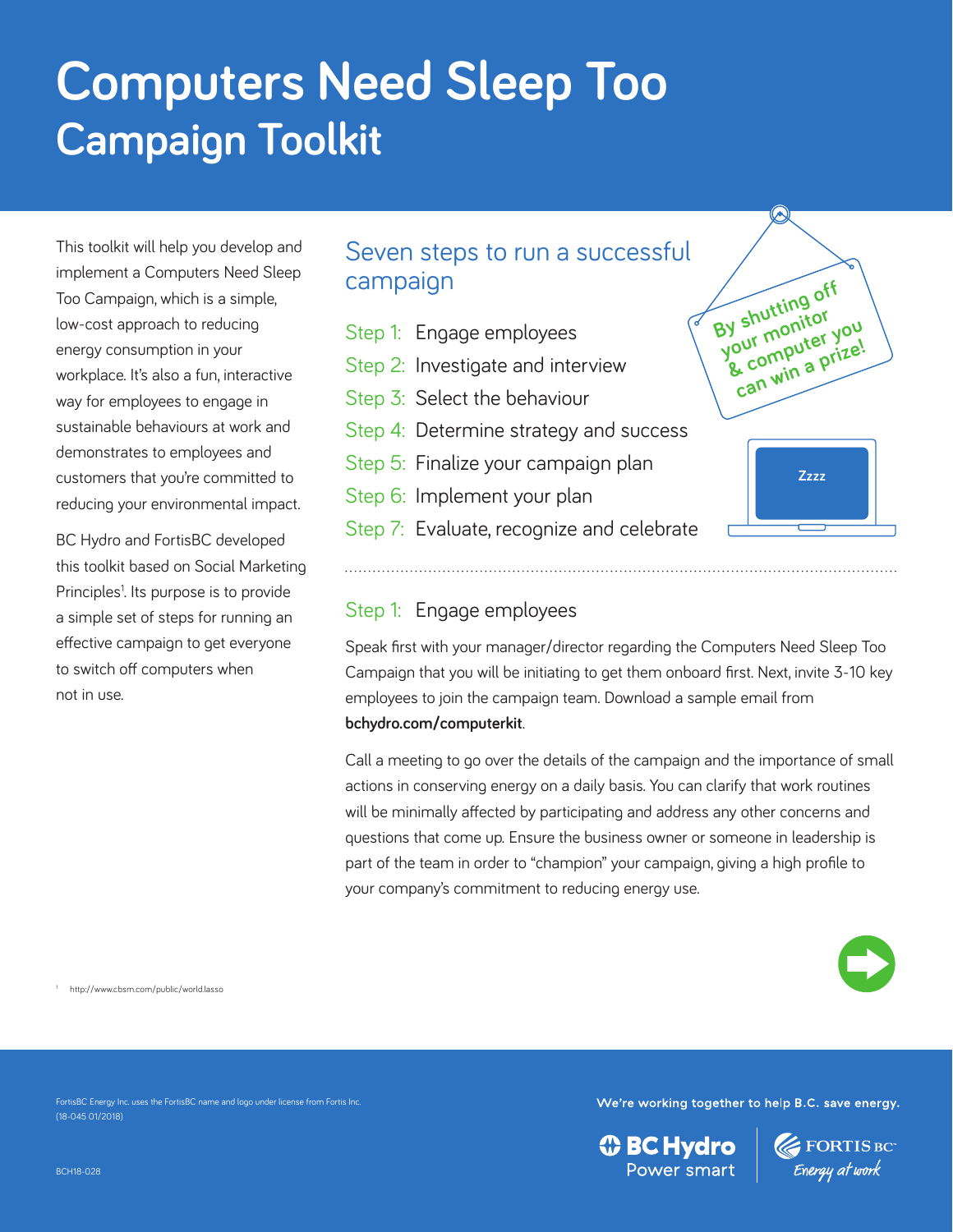## Step 2: Investigate and interview

Walk through the business/facility after peak hours, noting all the computers and monitors left on after staff have left for the day. You'll use this information as a baseline for comparison when you complete the campaign to determine if the campaign was effective. Download a computer tally sheet here **bchydro.com/computerkit**.

The following day, survey your coworkers to determine any barriers to changing behaviour. Why don't they turn off their monitors and/or computers at the end of the day?

## Step 3: Select the behaviour

The walkthrough and conversations with staff will hopefully highlight why computers are commonly left on after hours. Focusing on a specific behaviour is critical to employees changing their behaviour.

**Target action:** Turn off monitors and computers before leaving at the end of the day.

# Step 4: Determine strategy and successs

#### **Determine success metrics**

When you have a clear goal or objective, it's easier to plan and measure success. In order to determine your success metrics, ask yourself and your employees:

- **>** What do you want to achieve with the campaign?
- **>** Why do you want to run the campaign?
- **>** How long do you want to run the campaign?
- **>** What do your employees know about energy efficiency? If applicable, conduct before and after surveys and measure the increase in awareness.
- **>** How much are you spending on energy each month/year? Visit **bchydro.com/myhydro** to check your energy cost and consumption.

#### **Sample objective and goal:**

- **>** Generate energy savings. Increase the number of staff computers and monitors being shut off at the end of the day by 20%.
- **>** Educate employees about energy efficiency so they realize the difference they can make at work. If applicable, conduct before and after surveys and measure the increase in awareness. Increase employee awareness of energy efficiency by 10%.

#### **Strategy**

#### 1. Conduct audits during the campaign to reward and remind staff

 Randomly select one day each week of the campaign to audit who has turned off their computer monitor. Reward those who are doing the behaviour with a chocolate and thank you card and remind those who have forgotten with a reminder card. Download the Audit Tally Sheet, at **bchydro.com/computerkit**.

 At the end of the campaign, staff who received a chocolate and a thank you card during one of the audits will be entered to win a \$50 gift card. Make sure to save the receipt and submit to **workplace.conservation@bchydro.com** for reimbursement.



**Exercise Energy at work** 

We're working together to help B.C. save energy.

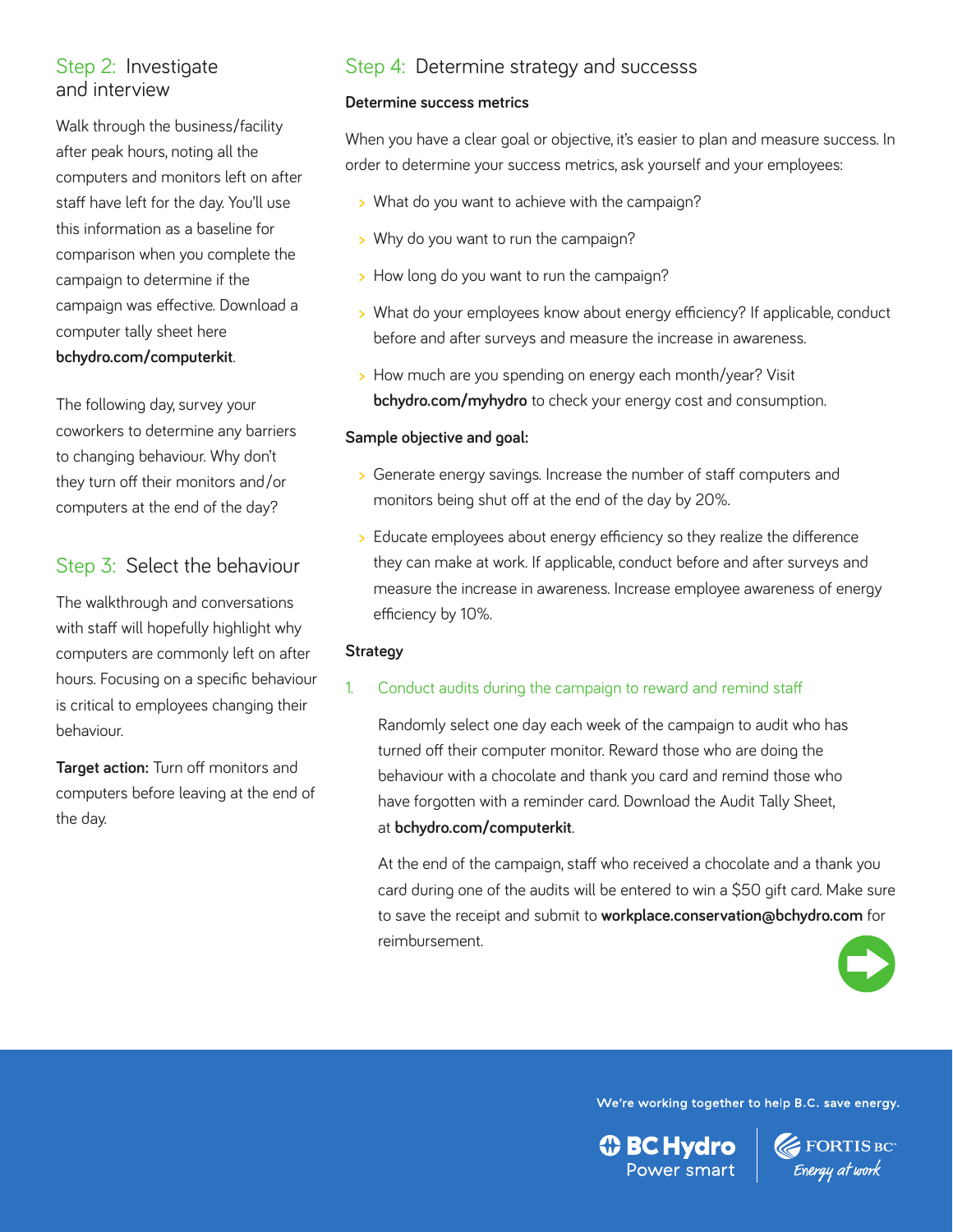#### 2. Create Awareness

Use the following tools and tactics to promote your Computers Need Sleep Too Campaign.

- **>** Word of mouth This is often the most effective method to raise awareness about the campaign.
- **>** Posters Sometimes people simply forget to turn off monitors and computers. Place posters in prominent locations to act as reminders throughout your office Download additional posters from **bchydro.com/computerkit**.
- **>** Stickers Place reminder stickers at people's desks. Stickers are included in the toolkit box.
- **>** Email This is an efficient way to reach your staff and spread the word about the campaign and encourage participation. You can also bring up the points in the email at a staff meeting. Download the sample email at **bchydro.com/computerkit**.

#### 3. Run a Contest

**>** Any staff member that submits an energy-saving tip to the campaign team will be entered to win a \$50 gift card. Make sure to save the receipt and submit to **workplace.conservation@bchydro.com** for reimbursement.

### Step 5: Finalize your campaign plan

Here's a sample Computers Need Sleep Too Campaign Plan:

| Campaign length: 3 weeks                                                                          |                                                                                                                     |  |
|---------------------------------------------------------------------------------------------------|---------------------------------------------------------------------------------------------------------------------|--|
| <b>Objective:</b> Generate energy savings.                                                        |                                                                                                                     |  |
| <b>Goal:</b> A 20% increase in staff computers and monitors being shut off at the end of the day. |                                                                                                                     |  |
| <b>Behaviour:</b> Turn off computers and monitors at the end of the day.                          |                                                                                                                     |  |
| Overview of campaign activities                                                                   |                                                                                                                     |  |
|                                                                                                   | 1) Campaign promotion Email will be sent out to the staff at the office to raise awareness of the campaign. Display |  |
| posters throughout the office and put stickers at people's desks.                                 |                                                                                                                     |  |

2) Campaign tallies Tour the floor and leave thank you cards and a chocolate at each desk that has both the computer and monitor off. Distribute reminder cards to those who left their computer and/or monitor on. During the visit to each floor, count the number of computers left on after hours. The campaign tallies will happen on one designated day of the week for three weeks, which means there are three tally dates in total.

3) Contest A contest will encourage staff to get involved in the campaign by turning off their computers for a chance to win a \$50 gift card.

| <b>Tasks and Timeline</b>  |         |  |
|----------------------------|---------|--|
| Set up campaign team       | Aug 15  |  |
| Baseline campaign tally    | Sept 2  |  |
| Campaign promotion         | Sept 9  |  |
| Tally - week 1             | Sept 16 |  |
| Tally - week 2             | Sept 23 |  |
| Tally - week $3$           | Sept 30 |  |
| Prize draw and celebration | Oct 7   |  |



**Exercise SEC**<br>Energy at work

We're working together to help B.C. save energy.

*I* BC Hydro Power smart